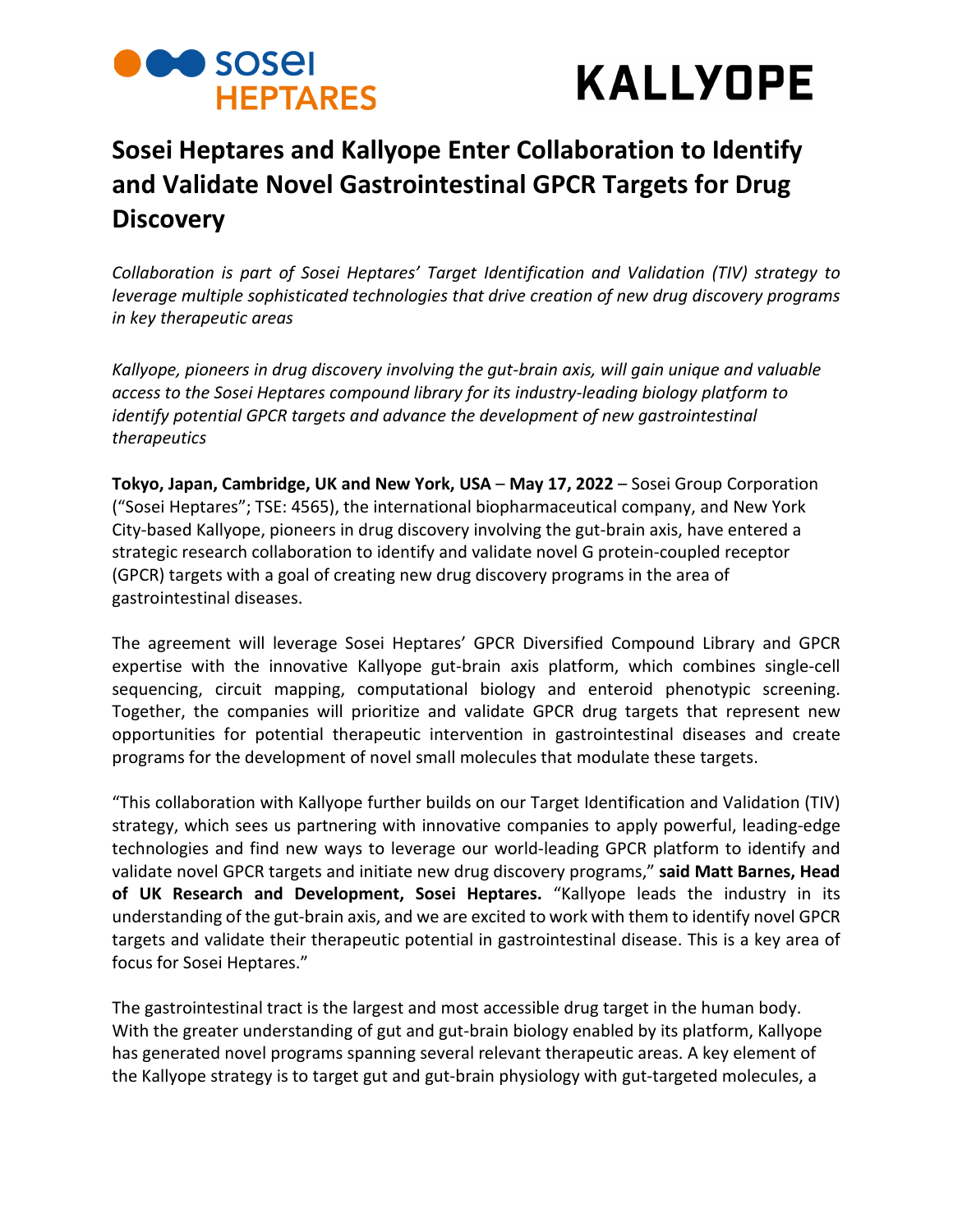## **Designations HEPTARES**



fundamentally new approach anticipated to increase the speed and probability of success of drug discovery and development.

"The GPCR platform and scientific expertise of Sosei Heptares is highly complementary to our own target discovery platform and expertise," **said Nancy Thornberry, Chair, Research and Development, Kallyope.** "We believe the sophisticated enteroid screening system we've developed, when coupled with the compound library and structural biology capabilities that Sosei Heptares has spent 15 years building, will deliver novel targets – with the ultimate goal of new therapies – in areas of high unmet need. We look forward to making significant advances with important implications for human health."

### **-ENDS-**

### **About Sosei Heptares**

We are an international biopharmaceutical group focused on the discovery and early development of new medicines originating from our proprietary GPCR-targeted StaR® technology and structure-based drug design platform capabilities. We are advancing a broad and deep pipeline of novel medicines across multiple therapeutic areas, including neurology, immunology, gastroenterology and inflammatory diseases.

We have established partnerships with some of the world's leading pharmaceutical companies and multiple emerging biotechnology companies, including AbbVie, AstraZeneca, Biohaven, Genentech (Roche), GSK, Kallyope, Neurocrine Biosciences, Novartis, Pfizer, Takeda and Verily. Sosei Heptares is headquartered in Tokyo, Japan with corporate and R&D facilities in Cambridge, UK.

"Sosei Heptares" is the corporate brand and trademark of Sosei Group Corporation, which is listed on the Tokyo Stock Exchange (ticker: 4565). Sosei, Heptares, the logo and StaR® are trademarks of Sosei Group companies.

For more information, please visi[t https://soseiheptares.com/](https://soseiheptares.com/) LinkedIn: [@soseiheptaresco](https://twitter.com/soseiheptaresco) | Twitter[: @soseiheptaresco](https://www.youtube.com/channel/UCVIItbR5X7eoIwbgVrsR-dg) | YouTube: @soseiheptaresco

### **About Kallyope**

Kallyope, headquartered at the Alexandria Center® for Life Science in New York City, is a biotechnology company dedicated to unlocking the therapeutic potential of the gut-brain axis. The company's cross-disciplinary team integrates advanced technologies in sequencing, bioinformatics, neural imaging, cellular and molecular biology, and human genetics to provide an understanding of gut-brain biology that leads to transformational therapeutics to improve human health. The company's founders are Charles Zuker, Ph.D., Lasker Award winner Tom Maniatis, Ph.D., and Nobel laureate Richard Axel, M.D. For more information visit [www.kallyope.com](http://www.kallyope.com/)